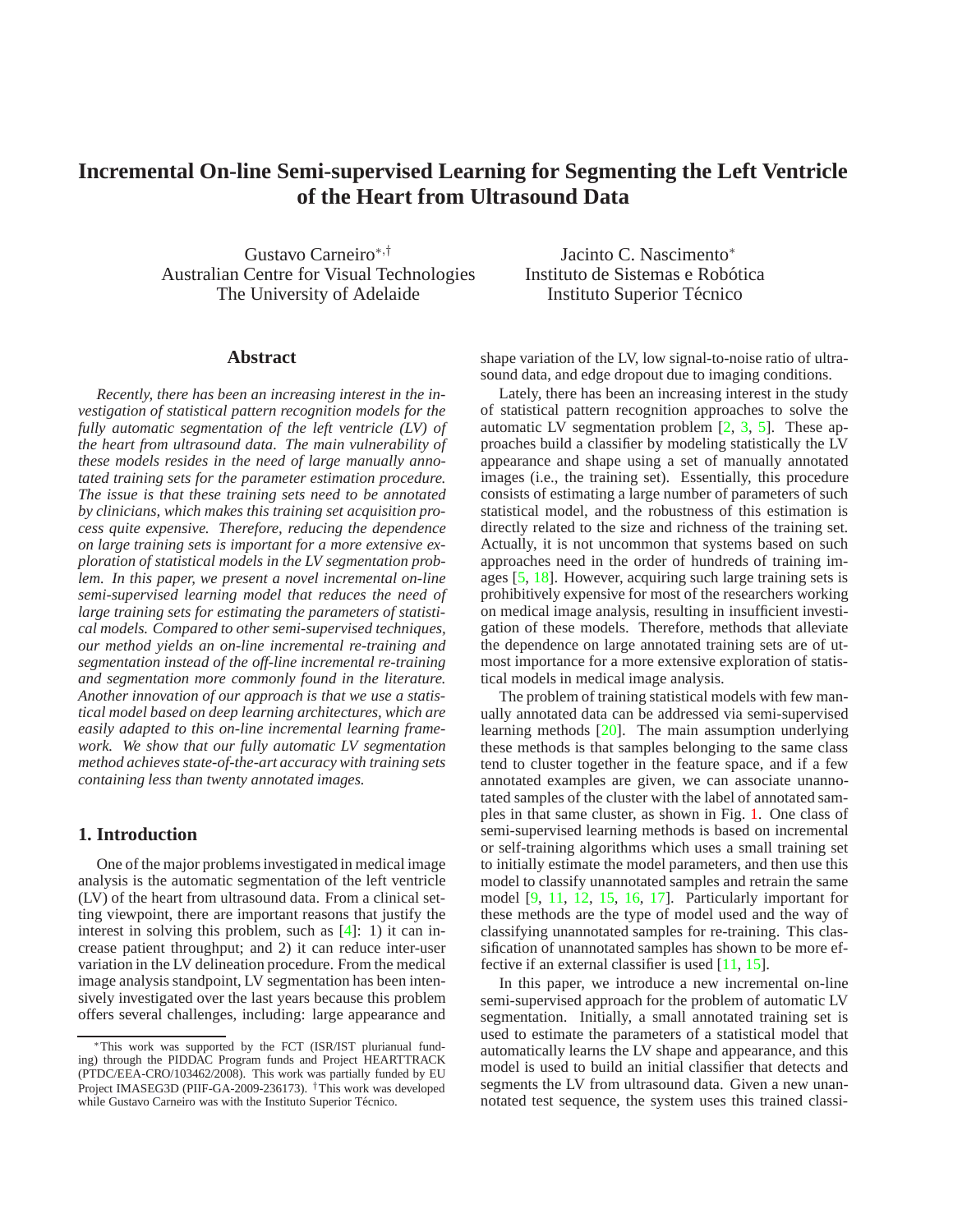<span id="page-1-3"></span>

<span id="page-1-0"></span>Figure 1. Semi-supervised learning. The graph on the left shows the classification problem where only a small subset of the samples are annotated. The graph on the right displays the result of semisupervised learning, where  $P(o|\mathbf{x})$  is the probability of class o given point x.

fier to detect positive hypotheses (i.e., LV segmentations) in each frame, which are verified by an external classifier that uses a prior LV model of shape and appearance (i.e., this external classifier does not go through any training process). The positive hypotheses that have survived the verification process are then added to the training set, which is used to re-train the statistical model incrementally. The system also produces an LV segmentation using the updated statistical model.

Our approach is innovative in the sense that it yields *online* re-training and segmentation, instead of the more common setting adopted in semi-supervised approaches with *off-line* re-training and segmentation. This innovation constrains the annotated samples to be included in the training set for re-training. This means that we have to include samples which have been annotated with relatively low confidence, or the process halts due to lack of new samples for re-training (this relaxation has also been explored by Levin et al. [\[11\]](#page-7-7)). Another innovation of our approach is that the classifier being trained is based on deep neural networks [\[7\]](#page-7-12), which, contrary to the more commonly used boosting classifiers [\[9,](#page-7-6) [11,](#page-7-7) [15,](#page-7-9) [16,](#page-7-10) [17\]](#page-7-11), is straightforward to be adapted from a batch to an incremental (on-line) learning setting. Finally, we derive the formulation of the incremental on-line semi-supervised approach. The main result of the paper is that we achieved competitive fully automatic LV segmentation results in public databases [\[13\]](#page-7-13) using less than twenty manually annotated images.

# **2. Incremental On-Line Semi-supervised Learning**

For the derivation of our algorithm, assume that an image region is represented by a feature vector  $\mathbf{x} \in \mathbb{R}^D$ , and the annotation of an image region is denoted by a vector  $y \in \mathbb{R}^{2N}$  containing N two-dimensional points. Consider that we have a set of training image regions represented by  $X$  with  $Y$  denoting the respective set of manual annotations, and that we also have a test sequence of unannotated images  $\{I_t\}_{t=1..T}$ . An image region is a crop of the original image that contains the annotation aligned according to a specific position, scale and rotation of the annotation points (see Fig. [3\)](#page-3-0). The goal of the incremental learning is to estimate the parameters  $\theta$  of the classifier  $p(\mathbf{y}|\mathbf{x}, \theta)$  that measures the probability of annotation y given the feature

vector x, and the parameter vector  $\theta$ . In order to estimate  $\theta$ , we use the annotated training set  $\{\mathcal{X}, \mathcal{Y}\}\)$ , the test sequence  $\{I_t\}_{t=1..T}$ , and an external classifier  $p(\mathbf{y}_i^{(e)}|\mathbf{y}_i,\mathbf{x}_i)$ , which represents the probability of segmentation  $y_i^{(e)}$  given an initial guess  $y_i$  and feature vector  $x_i$  (note that this external classifier does not have any parameters to estimate). The estimation of  $\theta$  can be summarized as [\[14\]](#page-7-14):

<span id="page-1-1"></span>
$$
\theta^* = \arg \max_{\theta} P(\mathcal{Y} | \mathcal{X}, \theta)
$$
  
 
$$
\propto \arg \max_{\theta} \log \sum_{\tilde{\mathbf{x}}_i \in I_t} f_i \frac{p(\mathcal{Y}, \tilde{\mathbf{y}}_i^{(e)}, \tilde{\mathbf{y}}_i | \tilde{\mathbf{x}}_i, \mathcal{X}, \theta)}{f_i}
$$
  
= 
$$
\arg \max_{\theta} \log \sum_{\tilde{\mathbf{x}}_i \in I_t} f_i \frac{p(\tilde{\mathbf{y}}_i^{(e)} | \tilde{\mathbf{y}}_i, \tilde{\mathbf{x}}_i) p(\mathcal{Y}, \tilde{\mathbf{y}}_i | \tilde{\mathbf{x}}_i, \mathcal{X}, \theta)}{f_i},
$$
(1)

where  $f_i$ <br> $\sum f_i =$ is an auxiliary function that has the constraints  $i,j_i = 1$  and  $f_i \geq 0$ ,  $\widetilde{\mathbf{y}}_i = \arg \max_{\mathbf{y}} p(\mathbf{y} | \widetilde{\mathbf{x}}_i, \boldsymbol{\theta})$ , and  $\widetilde{\mathbf{y}}_i^{(e)} = \arg \max_{\mathbf{y}} p(\mathbf{y} | \widetilde{\mathbf{y}}, \widetilde{\mathbf{x}}_i)$ . Using Jensen's inequality, we can find the following lower bound to the objective function [\(1\)](#page-1-1):

$$
\underbrace{\sum_{\widetilde{\mathbf{x}}_i \in I_t} f_i \log \frac{p(\widetilde{\mathbf{y}}_i^{(e)} | \widetilde{\mathbf{y}}_i, \widetilde{\mathbf{x}}_i) p(\mathcal{Y}, \widetilde{\mathbf{y}}_i | \widetilde{\mathbf{x}}_i, \mathcal{X}, \boldsymbol{\theta})}_{f_i}}_{\text{Lower Bound}}_{\text{log} \sum_{\widetilde{\mathbf{x}}_i \in I_t} f_i \frac{p(\widetilde{\mathbf{y}}_i^{(e)} | \widetilde{\mathbf{y}}_i, \widetilde{\mathbf{x}}_i) p(\mathcal{Y}, \widetilde{\mathbf{y}}_i | \widetilde{\mathbf{x}}_i, \mathcal{X}, \boldsymbol{\theta})}{f_i},
$$
\n(2)

which is easier to maximize than the original objective function [\(1\)](#page-1-1). Therefore, we solve the following optimization problem:

$$
\theta^* = \arg \max_{\theta} \sum_{\widetilde{\mathbf{x}}_i \in I_t} f_i \log \frac{p(\widetilde{\mathbf{y}}_i^{(e)} | \widetilde{\mathbf{y}}_i, \widetilde{\mathbf{x}}_i) p(\mathcal{Y}, \widetilde{\mathbf{y}}_i | \widetilde{\mathbf{x}}_i, \mathcal{X}, \theta)}{f_i}
$$
  
s.t. 
$$
\sum_{\widetilde{\mathbf{x}}_i \in I_t} f_i = 1, f_i \ge 0, \forall i \in 1, ..., T.
$$
 (3)

In order to find the function  $f_i$ , we take the derivative of the Lagrangian  $\mathcal{L} = \lambda (\sum_{i}^{K} f_i - 1) - \sum_{i} \gamma_i f_i \sum_{\widetilde{\mathbf{x}}_i \in I_t} f_i \log \frac{p(\widetilde{\mathbf{y}}_i^{(e)}|\widetilde{\mathbf{y}}_i,\widetilde{\mathbf{x}}_i)p(\mathcal{Y},\widetilde{\mathbf{y}}_i|\widetilde{\mathbf{x}}_i,\mathcal{X},\boldsymbol{\theta})}{f_i}$  $\frac{\partial \left( \mathbf{y}, \mathbf{y}_i | \mathbf{x}_i, \alpha, \mathbf{0} \right)}{f_i}$  with respect to  $f_i$ and set it to zero, which produces:

$$
f_i = p(\widetilde{\mathbf{y}}_i^{(e)} | \widetilde{\mathbf{y}}_i, \widetilde{\mathbf{x}}_i) p(\widetilde{\mathbf{y}}_i | \widetilde{\mathbf{x}}_i, \boldsymbol{\theta}). \tag{4}
$$

<span id="page-1-2"></span>Hence, we can formulate an iterative algorithm comprising the following expectation (E) from [\(4\)](#page-1-2) and maximization (M) steps:

#### • **E-step**:

$$
f_i^{(t)} = p(\widetilde{\mathbf{y}}_i^{(e)} | \widetilde{\mathbf{y}}_i, \widetilde{\mathbf{x}}_i) p(\widetilde{\mathbf{y}}_i | \widetilde{\mathbf{x}}_i, \boldsymbol{\theta}^{(t-1)})
$$
(5)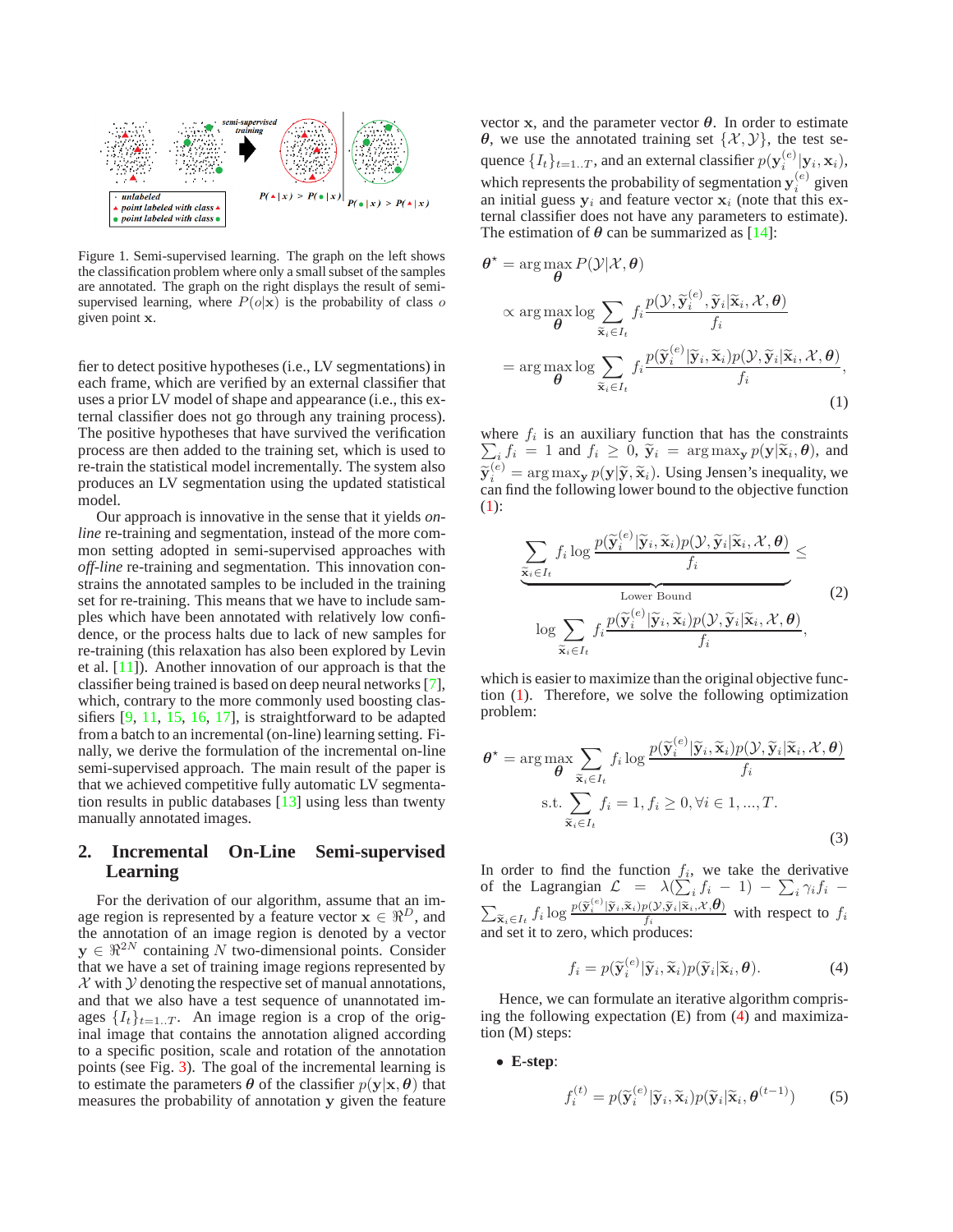<span id="page-2-4"></span>• **M-step**:

$$
\boldsymbol{\theta}^{(t)} = \arg \max_{\boldsymbol{\theta}} \mathbf{E}_{f_i^{(t)}} \Big[ \log p(\widetilde{\mathcal{Y}} | \widetilde{\mathcal{X}}, \boldsymbol{\theta}) \Big], \qquad (6)
$$

where the superscript (t) indicates the iteration index,  $\widetilde{\mathcal{X}} =$  $\mathcal{X} \cup \{\widetilde{\mathbf{x}}_i\}, \widetilde{\mathcal{Y}} = \mathcal{Y} \cup \{\widetilde{\mathbf{y}}_i^{(e)}\},$  and  $\text{E}_{f_i^{(t)}}[\log p(.)]$  denotes the expected value of  $\log p(.)$  over  $f_i^{(t)}$ .

### **Algorithm 1** Incremental On-line Semi-supervised Learning

1: **for** t = 1:T **do**

<span id="page-2-0"></span>2: E-step: Sample and re-build training set

Sample 
$$
(\widetilde{\mathcal{Y}}^{(e)}, \widetilde{\mathcal{X}}) \sim \sum_{\widetilde{\mathbf{x}}_i \in I_t} f_i^{(t)} \times \mathcal{N}(\widetilde{\mathbf{y}}_i^{(e)}, \Sigma),
$$
  
with  $f_i^{(t)} \ge \gamma$  defined in (5).  
Update  $\widetilde{\mathcal{Y}} = \mathcal{Y} \cup \widetilde{\mathcal{Y}}^{(e)}, \widetilde{\mathcal{X}} = \mathcal{X} \cup \widetilde{\mathcal{X}}$  (7)

3: M-step: re-estimate classifier parameters  $\boldsymbol{\theta}^{(t)} = \arg \max_{\boldsymbol{\theta}} p(\widetilde{\mathcal{Y}} | \widetilde{\mathcal{X}}, \boldsymbol{\theta})$ subject to  $f_i^{(t)} \geq \gamma$ ,  $\sum_i f_i^{(t)} = 1$ 4: Produce annotation for current image

$$
\mathbf{y}^* = \int_{\mathbf{y}} \int_{\mathbf{x} \in I_t} \mathbf{y} p(\mathbf{y} | \mathbf{x}, \boldsymbol{\theta}^{(t)}) p(\mathbf{x}) d\mathbf{y} d\mathbf{x},
$$
 (8)

<span id="page-2-1"></span>5: **end for**

Therefore, we propose an iterative on-line EM algorithm in Alg. 1, where  $T$  denotes the size of the unannotated test sequence  $\{I_t\}_{t=1..T}$ . The goal of the algorithm is to maximize (with respect to  $\theta$ ) and generalize (in the data space x) the model  $p(y|x, \theta)$  with the constraint that there are no transitions of  $p(y|x, \theta)$  on high density regions of  $p(x)$  [\[20\]](#page-7-5). Both the generalization goal and the constraint are achieved by incrementally incorporating into the training set the samples  $(\widetilde{\mathbf{x}}_i, \widetilde{\mathbf{y}}_i^{(e)})$ , which produced  $f_i^{(t)} \ge \gamma(7)$  $f_i^{(t)} \ge \gamma(7)$ , where  $\gamma > 0$  is a free variable. Notice that Alg. 1 produces on-line segmentation results in [\(8\)](#page-2-1) while incrementally retraining the classifier. Typically, semi-supervised learning algorithms re-train the classifier incrementally using all training set, and the classification results are produced *offline* (i.e., after the re-training process is over) [\[20\]](#page-7-5). The main consequence of this difference resides in how the training set is updated for the re-training process. Using the off-line classification, one can select the data that produced  $f_i^{(t)} \ge \gamma$  for high values of  $\gamma$  [\[20\]](#page-7-5) (i.e., the data for which the current classifier is highly confident). For the online classification, high values of  $\gamma$  may stop the addition of newly annotated samples to  $Y$  and  $X$ , which can halt the incremental re-training process. On the other hand, low values of  $\gamma$  may cause the addition of false positive samples to the training sets  $Y$  and  $X$ . Therefore, finding the optimal value for  $\gamma$  requires the study of such trade offs. In Sec. [2.1](#page-2-2) we show a toy example demonstrating the importance of  $\gamma$ , and in Sec. [6,](#page-5-0) we provide an empirical study of the influence of the threshold  $\gamma$  on the performance of the system.

Another important point in Alg. 1 is the size of the initial training set used to estimate  $\boldsymbol{\theta}^{(0)}$ . For supervised learning algorithms (i.e., *without* re-training), the performance of the classification in unseen data deteriorates significantly with the use of small training sets, while semi-supervised learning approaches tend to be more robust to the size of this initial training set. We compare these two learning algorithms in Sec. [6,](#page-5-0) where the supervised algorithm is referred to as 'Supervised' and the semi-supervised is denoted by 'Incremental'.

An important note about Alg. 1 is that the samples to be included in the training set are obtained by sampling a Gaussian mixture model (GMM) represented by [\(7\)](#page-2-0), where  $\mathcal{N}(\mu, \Sigma)$  is the Gaussian probability density function with mean  $\mu$  and covariance  $\Sigma$  (we set  $\Sigma$  to be  $10^{-3} \times I$ , with I the identity matrix). Note that the number of samples drawn from the GMM is the same as the size of the initial training set  $|\{\mathcal{X}, \mathcal{Y}\}|$ , and that the number of components of [\(7\)](#page-2-0) is the number of detections in  $(\widetilde{\mathbf{x}}_i, \widetilde{\mathbf{y}}_i^{(e)})$ , which produced  $f_i^{(t)} \geq \gamma.$ 

### <span id="page-2-2"></span>**2.1. Toy Example**

In this section we describe a toy example that compares the algorithms 'Supervised' and 'Incremental'. This example also facilitates the understanding of the role of  $\gamma$  in Alg. 1 (Fig. [2\)](#page-3-1). The setting simulates that of the real experiment as follows: 1) the data space is described by variable x and  $y \in \{0, 1\}$  denotes the annotation, and 2) there is a hidden generative probabilistic model per class denoted by  $p(\mathbf{x}|\mathbf{y}) \sim \mathcal{N}(\mu_{\mathbf{v}}, \sigma)$  with

$$
\mu_{\mathbf{y}} = \begin{cases} \mathcal{N}(-2,1), & \text{if } \mathbf{y} = 0 \\ \mathcal{N}(+2,1), & \text{if } \mathbf{y} = 1 \end{cases}, \tag{9}
$$

<span id="page-2-3"></span>and  $\sigma \sim \mathcal{N}(1, 1)$  with  $\mathcal{N}(\mu, \sigma)$  representing the Gaussian density function with mean  $\mu$  and standard deviation  $\sigma$ . The goal is to learn the parameters  $[a, b]$  of the logistic model  $p(\mathbf{y} = 1 | \mathbf{x}, [a, b]) = \frac{\exp\{a\mathbf{x}+b\}}{1+\exp\{a\mathbf{x}+b\}}$  using Alg. 1. This means that at  $t = 0$ , we generate annotated samples for classes  $y \in \{0, 1\}$  using the model in [\(9\)](#page-2-3), and learn [a, b], producing the results for the supervised algorithm. For  $t > 0$ , new unannotated samples for both classes are generated according to  $(9)$ , which are annotated using  $(7)$ . This new training set is then used for re-estimating  $[a, b]$  (see Alg.1). The parameters resulting from this learning procedure are denoted by  $[\hat{a}, \hat{b}]$ . We also estimate the parameters for the ideal classifier by generating a training set according to the distributions

$$
p(\mathbf{x}|\mathbf{y}=0) \sim \mathcal{N}(-2, 1), \text{ and } p(\mathbf{x}|\mathbf{y}=1) \sim \mathcal{N}(+2, 1).
$$
\n(10)

The parameters of the logistic model are then learned with maximum posterior estimation, producing  $a^*$  and  $b^*$ . Finally, we consider the external classifier  $p(\tilde{y}_i^{(e)} | \tilde{y}_i, \tilde{x}_i)$  in [\(7\)](#page-2-0) as a prior model for the posterior classifier. For this reason, we simulate this external classifier with a logistic model with fixed parameters  $a_{ext} = 1$  and  $b_{ext} = 0$  (reddashed curve on left graph in Fig. [2\)](#page-3-1).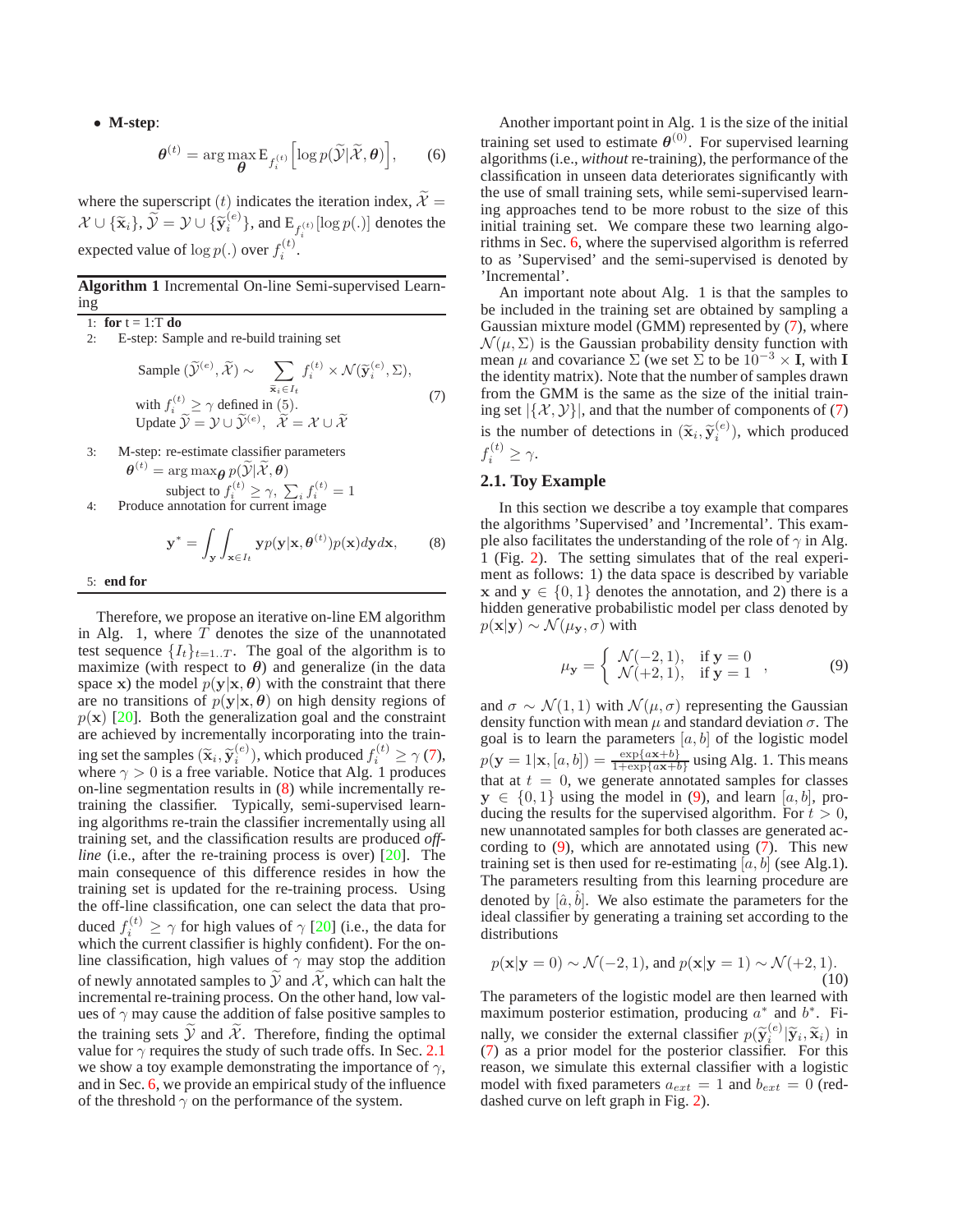<span id="page-3-2"></span>

<span id="page-3-1"></span>Figure 2. Toy example. The left graph shows the ideal and external classifiers, and the right graph displays the error mean and variance for each algorithm at different values for  $\gamma$ . Note that 'Su-

on  $\gamma$ . Please see text for details.

In this experiment, we consider the following sets:

pervised' yields the same error values because it does not depend

- initial training sets  $\mathcal{K} = \{ (200 \times 200), (100 \times 200) \}$ 100),  $(50 \times 50)$ ,  $(20 \times 20)$ ,  $(10 \times 10)$ , with each element representing number of positives  $\times$  number of negative samples;
- set of  $\gamma$  values  $\mathcal{L} = \{0.1, 0.2, ..., 0.9\}$ ;
- set of algorithms  $M = \{$ 'Supervised', 'Incremental' $\}.$

For each element  $k \in \mathcal{K}$ ,  $l \in \mathcal{L}$  and  $m \in \mathcal{M}$ , we run 10 times the Alg.1. Note that when  $m =$ 'Supervised', we assume  $\overline{T} = 0$  in Alg. 1, otherwise,  $\int p(\text{error}, k, l, m|\mathbf{x})p(\mathbf{x})d\mathbf{x}$  with  $T = 10$ . The error is computed as follows:  $P_e(k, l, m) =$ 

$$
p(\text{error}, k, l, m | \mathbf{x}) = (p(\mathbf{y} = 1 | \mathbf{x}, [a^*, b^*]) - p(\mathbf{y} = 1 | \mathbf{x}, [\hat{a}(k, l, m), \hat{b}(k, l, m)]))^2, \tag{11}
$$

where  $[\hat{a}(k, l, m), \hat{b}(k, l, m)]$  are the parameters learned for each of the indices  $k \in \mathcal{K}$ ,  $l \in \mathcal{L}$  and  $m \in \mathcal{M}$  above. In Fig. [2,](#page-3-1) the right graph shows the mean and variance of  $P_e(k, l, m)$  over k with respect to l and m. From Fig. [2,](#page-3-1) we can see that 'Incremental' yields smaller errors than 'supervised' in terms of mean and variance of  $P_e(k, l, m)$  for  $\gamma < 0.3$ .

# **3. Segmenting the Left Ventricle using Deep Learning Methods**

The classifier  $p(y|x, \theta)$  is based on deep neural networks [\[7\]](#page-7-12), which is a type of deep learning classifier. Deep neural networks have been recently explored by Carneiro et al. [\[2\]](#page-7-1), who showed that this classifier can achieve state-of-the-art LV segmentation results with 400 annotated training images. Moreover, contrary to boosting classifiers  $[9, 11, 15, 16, 17]$  $[9, 11, 15, 16, 17]$  $[9, 11, 15, 16, 17]$  $[9, 11, 15, 16, 17]$  $[9, 11, 15, 16, 17]$  $[9, 11, 15, 16, 17]$  $[9, 11, 15, 16, 17]$  $[9, 11, 15, 16, 17]$ , the adaptation of deep belief networks from a batch to an on-line learning is straightforward.

The annotated training set (Fig[.3\)](#page-3-0) is denoted by  $\mathcal{D}$  =  $\{(I, \vartheta, \mathbf{y})_i\}_{i=1..M}$ , with LV images  $I_i$ , rigid transformation parameters  $\vartheta_i \in \mathbb{R}^5$  (position  $\mathbf{p} \in \mathbb{R}^2$ , orientation  $\xi \in$  $[-\pi, \pi]$ , and scale  $\sigma \in \mathbb{R}^2$ ), and manual annotations  $y_i =$ 



<span id="page-3-0"></span>Figure 3. Original training image (top left) with the manual LV segmentation in yellow line and star markers (top middle) with the rectangular patch representing a canonical coordinate system for the segmentation markers. The top-right image shows the reference patch with the base and apical points highlighted and located at their canonical locations within the patch (these points are used to define the rigid transform of the patch). The images on the second and third rows display several positive and negative patches (respectively) used to train the rigid classifier.

 $[s_j]_{j=1..N}$  with  $s_j \in \mathbb{R}^2$ . Note that x is obtained with the rigid transformation  $\vartheta$  applied to the image I through the function  $h: I \times \vartheta \to X_i$ . The rigid transformation is obtained in order to align the base and apical points of the annotation (top-right image of Fig[.3\)](#page-3-0) into specific values in a canonical system.

The classifier  $p(y|x, \theta)$  is composed of rigid and nonrigid detectors. The rigid detector determines the probability that x represents an image region containing a left ventricle aligned in the same way as the training set images (see positive patches in Fig. [3\)](#page-3-0). The non-rigid detector determines the probability that the contour y represents an LV segmentation of x. More specifically, we have:

$$
p(\mathbf{y}|\mathbf{x}, \boldsymbol{\theta}) = \sum_{c=0,1} p(\mathbf{y}|c, \mathbf{x}, \boldsymbol{\theta}_{1,n}) p(c|\mathbf{x}_1, \boldsymbol{\theta}_{1,r}),
$$
 (12)

where  $\theta = [\theta_n, \theta_r]$  with  $\theta_n$  and  $\theta_r$  representing the parameters of the non-rigid and rigid classifiers [\[2\]](#page-7-1), respectively, and c denotes a random variable, where  $c = 1$  means that x represents an LV image region (and  $c = 0$  denotes the probability that x does not represent an LV image region). The parameters of the rigid classifier  $\theta_r$  are the following: 1) number of hidden layers, 2) number of nodes per layer, and 3) the parameters of the logistic model of each connection between network nodes. The non-rigid classifier consists of separate a deep neural network where the parameters  $\theta_n$ comprises not only the parameters 1-3 above, but also the parameters of the shape model, which is represented by a principal component analysis (PCA) model that reduces the dimensionality of the annotation. The input for the nonrigid classifier are the profiles of perpendicular lines taken across an average LV contour traced in the image region x, and the output is the likelihood of a specific annotation y indicating the LV border (see Fig. [4\)](#page-4-0).

The parameters of the classifier are learned with maximum a posteriori strategy using the training procedure proposed by Hinton and colleagues [\[7\]](#page-7-12). The training consists of two stages: an unsupervised training where an auto-encoder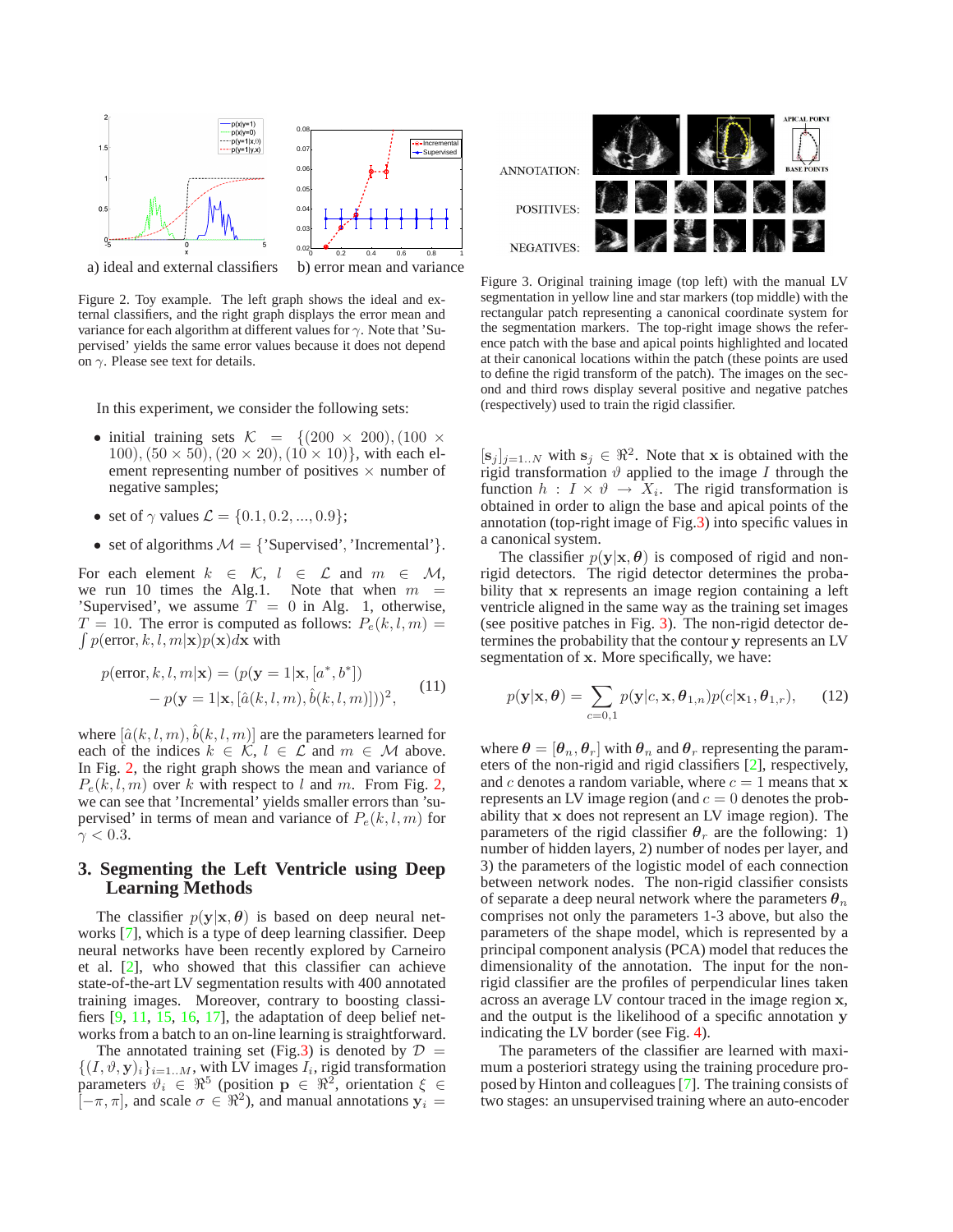<span id="page-4-4"></span>



a) lines perpendicular to (b) intensity value profiles annotation points with the dot at center

with the dot at center representing the LV contour location

<span id="page-4-0"></span>Figure 4. Intensity value profiles (from inside to outside the LV) of the lines drawn perpendicularly to annotation points. Those intensity profiles (and respective LV contour location) are used to train the non-rigid classifier. Figure from [\[2\]](#page-7-1).

is built, and a supervised learning that produces the classifier. In the first stage, several layers of restricted Boltzmann machines (RBM) are greedily learned where the goal is to reconstruct the input data. Then, one last network layer is added, and the network weights are updated (via back-propagation) using a supervised training set, which produces a discriminative classifier.

# **4. External Model-based Left Ventricle Segmentation**

The external LV classifier consists of a model-based method that uses a hand designed model (i.e., no model parameter is estimated from training data). Recall that this external segmentation is denoted by  $p(\widetilde{\mathbf{y}}_i^{(e)} | \widetilde{\mathbf{y}}_i, \widetilde{\mathbf{x}}_i)$  used in the definition of f in (4). In this model, the left ventrithe definition of  $f_i$  in [\(4\)](#page-1-2). In this model, the left ventricle has a prior shape, its borders are represented by image edges, and the distribution of gray values are consistent inside and outside the chamber. In particular we implemented the Shape Probabilistic Data Association (S-PDAF) algorithm proposed by Nascimento et al. [\[13\]](#page-7-13), which is an extension of the seminal work by Bar-Shalom [\[1\]](#page-7-15). The S-PDAF is used in this paper because of its fast detection, easy implementation and robustness to typical image noise present in medical images.

The algorithm (Fig. [5\)](#page-4-1) has the following major steps. Given an initialization contour  $\tilde{y}_i$ , S-PDAF searches for<br>sexual seberant hypotheses (strakes) for elternative loss several coherent hypotheses (strokes) for alternative locations of the LV contour. The search for strokes uses an energy function that is minimized based on the support from the image in terms of texture and edge location. The final LV contour  $\widetilde{y}_i^{(e)}$  is formed by combining a set of strokes ac-<br>cording to the prior LV model of shape and appearance [12] cording to the prior LV model of shape and appearance [\[13\]](#page-7-13), where stroke overlaps are suppressed and gaps are filled.

In order to compute the probability  $p(\tilde{\mathbf{y}}_i^{(e)} | \tilde{\mathbf{y}}_i, \tilde{\mathbf{x}}_i)$  of the contour  $\widetilde{\mathbf{y}}_i^{(e)}$  produced by S-PDAF, we need to have a way to measure whether the strakes used to produce this way to measure whether the strokes used to produce this LV contour has good continuation, few overlaps and few gaps. The qualitative probability (QP) proposed by Jepson and Mann [\[10\]](#page-7-16) provides a principled way of measuring the



<span id="page-4-1"></span>Figure 5. Contour produced by the external model-based LV segmentation (right) given the initial guess (left) and set of strokes.



<span id="page-4-2"></span>Figure 6. First images of a subset of the training and test sets.

likelihood that a set of edges forms a specific shape. We adapt QP to measure the likelihood that a set of strokes represent an LV contour as follows:  $Q(\tilde{\mathbf{y}}_i^{(e)}, \tilde{\mathbf{y}}_i, \tilde{\mathbf{x}}_i) = \prod_{i \in \text{strokes}} \alpha^{Ls_i} \times \beta^{Lg_i} \times \nu^{Lo_i}$ , where  $Ls_i$  represents the stroke length,  $Lg_i$  denotes the gap length, and  $Lo_i$  is the overlap length. The QP parameters have been arbitrarily set as follows:  $\alpha = 2$ ,  $\beta = 0.9$ ,  $\nu = 0.2$ , which means that we give positive weight to stroke length and negative weight to contour gaps and stroke overlaps (note that variations of these values produce little effect in the final segmentation result, as long as  $\alpha \in [1.5, 3.0]$ ,  $\beta \in [0.6, 0.95]$ , and  $\nu \in [0.1, 0.3]$ ) Hereafter, assume that  $p(\tilde{\mathbf{y}}_i^{(e)} | \tilde{\mathbf{y}}_i, \tilde{\mathbf{x}}_i) =$  $Q(\widetilde{\mathbf{y}}_i^{(e)}, \widetilde{\mathbf{y}}_i, \widetilde{\mathbf{x}}_i).$ 

# <span id="page-4-3"></span>**5. Learning and Detection Details**

In this section, we first introduce the training and test sets, and then we provide some details of the incremental on-line learning and detection procedures.

We use the two sets of data available from  $[13]$ , which have been annotated by a cardiologist. The first set contains 400 ultrasound images of the left ventricle of the heart, which have been taken from 12 sequences (12 sequences from 12 subjects with no overlap), where each sequence contains an average of 34 annotated frames. Let us denote this set as D. The second set, used exclusively for testing, contains two sequences of 80 images, where each sequence has 40 annotated images (two sequences from two subjects with no overlap). This set is denoted by  $T$  with sequences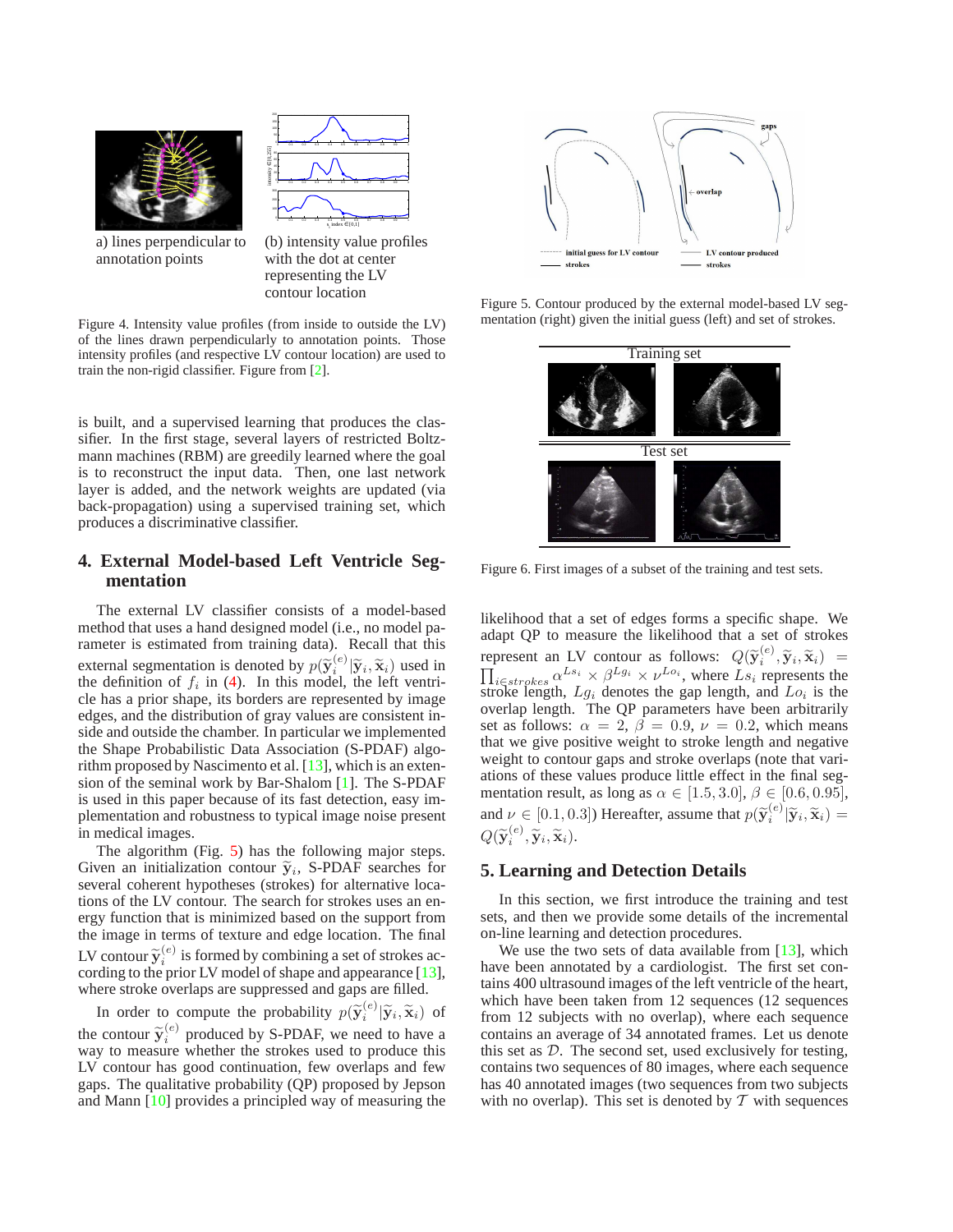<span id="page-5-3"></span>

<span id="page-5-1"></span>Figure 7. Convergence of the deep belief network parameters for each one of the classifiers by computing the average of the absolute difference of the weights between on-line learning iterations. The legend shows the number of images used during supervised training of the classifier (initial training set size).

A and B. Note that there is no overlap between subjects in sets  $D$  and  $T$ . All quantitative comparisons of various algorithms [\[13\]](#page-7-13) use only the two sequences in the test set  $\mathcal T$ , so we use the same sequences in order to provide a fair comparison with the other methods. The first image of two sequences from  $D$  and two sequences from  $T$  are shown in Fig. [6.](#page-4-2)

For the training procedure, recall that the parameters of the discriminative classifier  $p(y|x, \theta)$  presented in [\(1\)](#page-1-1) consists of the parameters  $\theta_r$  and  $\theta_n$  of the rigid classifier and non-rigid regressor, respectively. This classifier is initially trained (*supervised* training) with a subset of D (in this paper, we consider subsets of sizes  $\{2, 6, 10, 20, 50, 100\}$ that are formed by uniformly sampling  $D$ ) to maximize  $p(\mathcal{Y}|\mathcal{X}, \theta)$ , which builds  $\theta^{(0)}$  in Alg. 1. Given a test sequence in T the classifier is iteratively trained (*incremental* training), according to the description of Alg. 1.

We follow the same multi-scale training procedure for the rigid classifier and non-rigid regressor described by Carneiro et al. [\[2\]](#page-7-1). The image scale space is built as follows:  $L(\mathbf{p}, \sigma) = \mathcal{N}(\mathbf{p}, \sigma) * I(\mathbf{p})$ , where  $\mathcal{N}(\mathbf{p}, \sigma)$  is the Gaussian kernel,  $*$  is the convolution operator,  $I(\mathbf{p})$  is the input image,  $\sigma$  is the image scale parameter, and p is the image coordinate. The rigid classifier is trained at three scales  $\sigma = \{4, 8, 16\}$  in order to form a coarse-to-fine detection approach. For the rigid classifier, we build positive and negative training sets that are defined based on a scaledependent margin, which increases by a factor of two after each octave. The positive set is built using samples that are within the margin explained above using the manual annotations of the training set and the detections in [\(7\)](#page-2-0) of Alg. 1, while the negative set consists of samples taken from random locations, scales and orientations that have a distance from the samples in the positive set of at least the margin explained above (Fig. [3\)](#page-3-0). The non-rigid regressor is trained only at  $\sigma = 4$ , where the training sample consists of a line of 41 pixels extracted perpendicularly from the LV contour points (see Fig. [4\)](#page-4-0) and the label to learn is the pixel index in  $\{1, ..., 41\}$  that is closest to the LV contour. Fig. [7](#page-5-1) displays the evolution of the average of  $\|\boldsymbol{\theta}^{(t)} - \boldsymbol{\theta}^{(t-1)}\|$  as a function of the iteration parameter  $t$  for the rigid classifier in at scales  $\sigma \in \{4, 8, 16\}$  and non-rigid regressor in at  $\sigma = 4$ . It is worth noticing that as the number of initial training images increases, the convergence of the incremental on-line training improves.

The detection procedure consists of running the rigid classifier at scale  $\sigma = 16$  on the  $K_{\text{coarse}}$  initial hypothe-ses [\[2\]](#page-7-1) (here,  $K_{\text{coarse}} = 1000$ ), by sampling a distribution in the space of rigid transformations (the parameters of this distribution are learned from the training set). From this detection, cluster the hypotheses (using k-means algorithm) and select the top  $K_{\text{fine}}$  clusters (here,  $K_{\text{fine}} = 10$ ) in terms of the best hypothesis within each cluster. Then run the rigid classifier at scale  $\sigma = 8$  on these hypotheses and repeat the procedure for scale  $\sigma = 4$ . Finally, run the non-rigid classifier over the final top  $K<sub>fine</sub>$  hypotheses. The final segmentation contour points are then projected to the principal component analysis (PCA) space built with the respective subset of the training set  $\mathcal{D}$  [\[2\]](#page-7-1). The PCA space transforms the 41-dimensional vector (representing the contour) to a 5 dimensional vector, which is back projected onto the original contour space, producing a less noisy final contour. All hypotheses found are then averaged (this is an estimation of the decision function in Eq. [8](#page-2-1) in Alg. 1) using the result of the classifier  $p(\mathbf{y}|\mathbf{x}, \boldsymbol{\theta})$  as weights.

#### <span id="page-5-0"></span>**6. Experiments**

In this section, we show empirical evidence of the importance of two key parameters in Alg.1, which are: 1) the confidence threshold  $\gamma$ , and 2) the number of images used to estimate  $\theta^{(0)}$ . We also show a quantitative comparison between the algorithms 'Supervised' and 'Incremental'. Furthermore, we compare quantitatively the performance of our algorithm and of state-of-the-art LV detectors recently proposed [\[2,](#page-7-1) [5,](#page-7-3) [13\]](#page-7-13). The performance of the detectors is assessed by comparing the contour estimates with manual reference contours (see Sec. [5\)](#page-4-3) using the error measures defined below.

Let  $y_1 = [s_i^\top]_{i=1..N}$ , and  $y_2 = [t_i^\top]_{i=1..N}$ , with  $s_i, t_i \in \Re^2$ , be two vectors of points representing the estimated and reference LV contours, respectively. The smallest distance from a point  $s_i$  to the curve  $y_2$  is  $d(s_i, y_2) =$  $\min_j ||\mathbf{t}_j - \mathbf{s}_i||_2$ , which is known as the distance to the closest point (DCP). We use the error measures below for the experiments. The average error  $(AV)$  is defined as  $[13]$ :

$$
d_{\text{AV}}(\mathbf{y}_1, \mathbf{y}_2) = \frac{1}{N} \sum_{i=1}^{N} d(\mathbf{s}_i, \mathbf{y}_2).
$$
 (13)

<span id="page-5-2"></span>The Hausdorff distance (HDF) [\[8\]](#page-7-17) is described as:

$$
d_{\text{HDF}}(\mathbf{y}_1, \mathbf{y}_2) = \max\left(\max_i \{d(\mathbf{s}_i, \mathbf{y}_2)\}, \max_j \{d(\mathbf{t}_j, \mathbf{y}_1)\}\right). \tag{14}
$$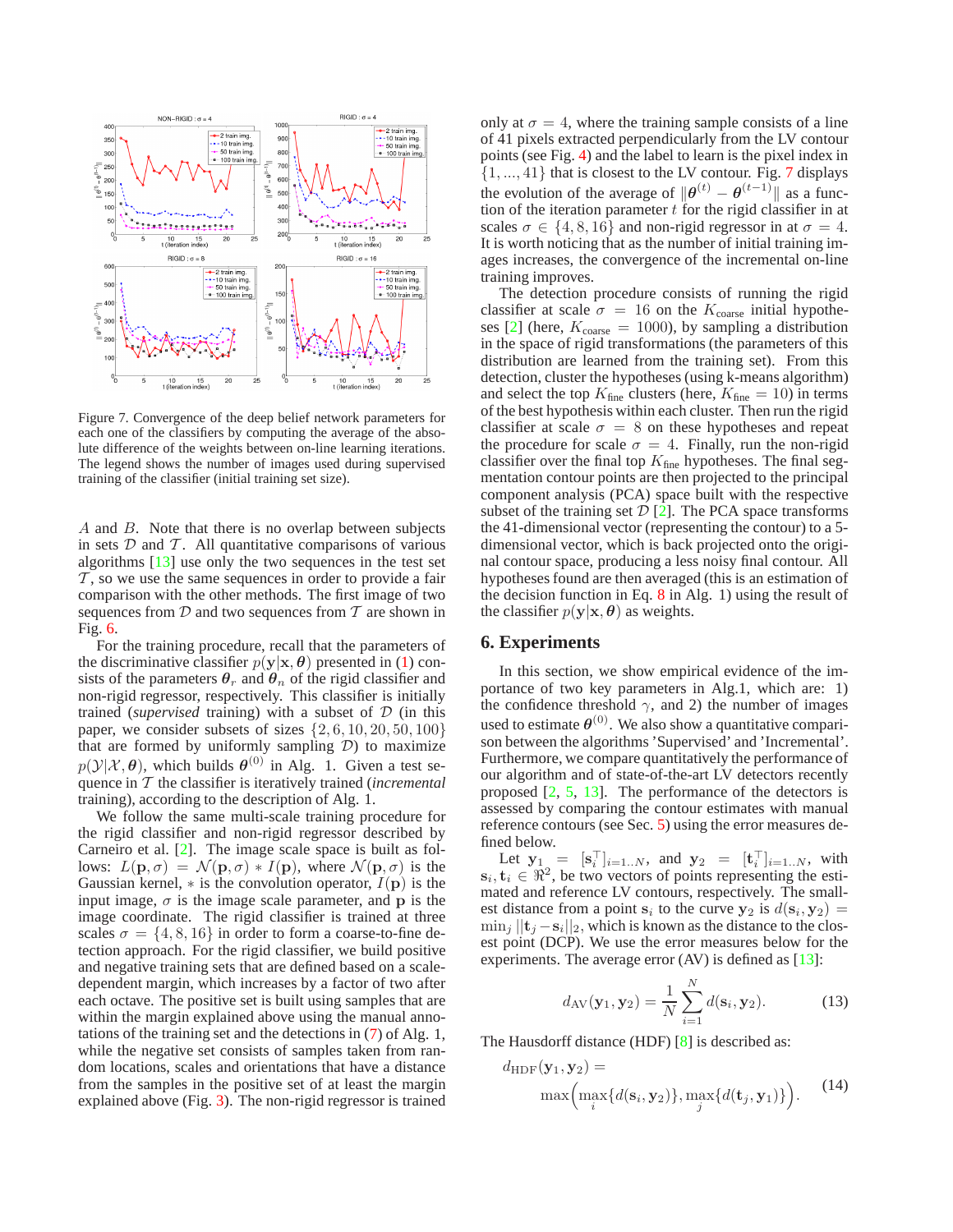<span id="page-6-4"></span>

<span id="page-6-1"></span>Figure 8. Mean and standard deviation of error measures [\(13\)](#page-5-2) and [\(15\)](#page-6-0) as a function of  $\gamma$  for several initial training sets of variable sizes. Other error measures have been omitted due to lack of space.

<span id="page-6-0"></span>The definition of the Hammoude distance (HMD) [\[6\]](#page-7-18) is as follows:

$$
d_{\rm HMD}(\mathbf{y}_1, \mathbf{y}_2) = \frac{\#((R_{\mathbf{y}_1} \cup R_{\mathbf{y}_2}) - (R_{\mathbf{y}_1} \cap R_{\mathbf{y}_2}))}{\#(R_{\mathbf{y}_1} \cup R_{\mathbf{y}_2})}, (15)
$$

where  $R_{y_1}$  represents the image region delimited by the contour  $y_1$  (similarly for  $R_{y_2}$ ), and  $\#(.)$  denotes the number of pixels within the region described by the expression in parenthesis. Finally, the mean absolute distance  $(MAD)$  [\[19\]](#page-7-19) is defined by:

$$
d_{\text{MAD}}(\mathbf{y}_1, \mathbf{y}_2) = \frac{1}{N} \sum_{i=1}^{N} ||\mathbf{s}_i - \mathbf{t}_i||_2.
$$
 (16)

<span id="page-6-3"></span>Figure [8](#page-6-1) uses  $T(A)$  (i.e., the sequence A of the test set T) to show how the error measures  $(13)$  and  $(15)$  vary as a function of  $\gamma$ . The results in Fig. [8](#page-6-1) are shown using the average and standard deviation results after running Alg. 1 with initial training sets of sizes  $\{2, 6, 10, 20, 50, 100\}$  (recall that each initial training set is formed by sampling  $D$ uniformly). From Fig. [8,](#page-6-1) we see that 'Incremental' produces smaller and more stable results for  $\gamma \in \{0.001, 0.1\},\$ so we use  $\gamma = 0.001$  for the experiments below.

The final experiment shows how the incremental on-line training method improves the performance of the system initially trained with small training sets (this initial system is denoted by 'Supervised'). We also compare the results with the performance of the following methods: 1) the supervised training method of Carneiro et al. [\[2\]](#page-7-1) that uses 400 training images; 2) the supervised training approach by Georgescu et al. [\[5\]](#page-7-3) that uses hundreds of training images; and 3) the model-based method by Nascimento et al. [\[13\]](#page-7-13) that does not use any training set, but requires elaborate strategies for producing the initial guess for the optimization function. It is important to mention that, different from the method proposed in this paper, the two competing approaches [\[5,](#page-7-3) [13\]](#page-7-13) also use a dynamical model of the heart motion, which is usually associated with more precise LV segmentation results. For this experiment, we build three different training sets of sizes  $\{2, 6, 10, 20, 50, 100\}$  (that is, we have  $6 \times 3 = 18$  distinct training sets) and show the results using mean and standard deviation for each error measure (Fig. [9\)](#page-6-2). Compared to 'Supervised', note that the 'Incremental' reduces the standard deviation and mean errors for almost all error measures in both test sequences. Finally, compared to the state-of-the-art, notice that 'Incremental' produces competitive results with training sets with less than twenty images for most of error measures. Figure [10](#page-7-20) displays four cases comparing the LV segmentations



<span id="page-6-2"></span>Figure 9. Comparison of the performance of the proposed incremental on-line methods and the supervised approach using the error measures [\(13\)](#page-5-2)-[\(16\)](#page-6-3) (each row represents one error measure, and each column denotes a different test sequence). We also show the detection results on the same test sets of the supervised training methods [\[2\]](#page-7-1) and [\[5\]](#page-7-3) and the unsupervised model-based method [\[13\]](#page-7-13).

produced by 'Incremental' and 'Supervised' using an initial training set containing 10 annotated images.

#### **7. Discussion and Conclusions**

In this paper, we presented a novel incremental on-line semi-supervised learning methodology applied to the fully automatic segmentation of the left ventricle of the heart from ultrasound data. The main novelty resides in the formulation of the on-line learning and segmentation algorithm that keeps adding training images and producing LV segmentation as frames of a new test sequence are presented to the system. This contrasts with the off-line learning and detection commonly found in similar semi-supervised learning approaches. This novelty restricts the set of samples that can be introduced into the training set, so the selection